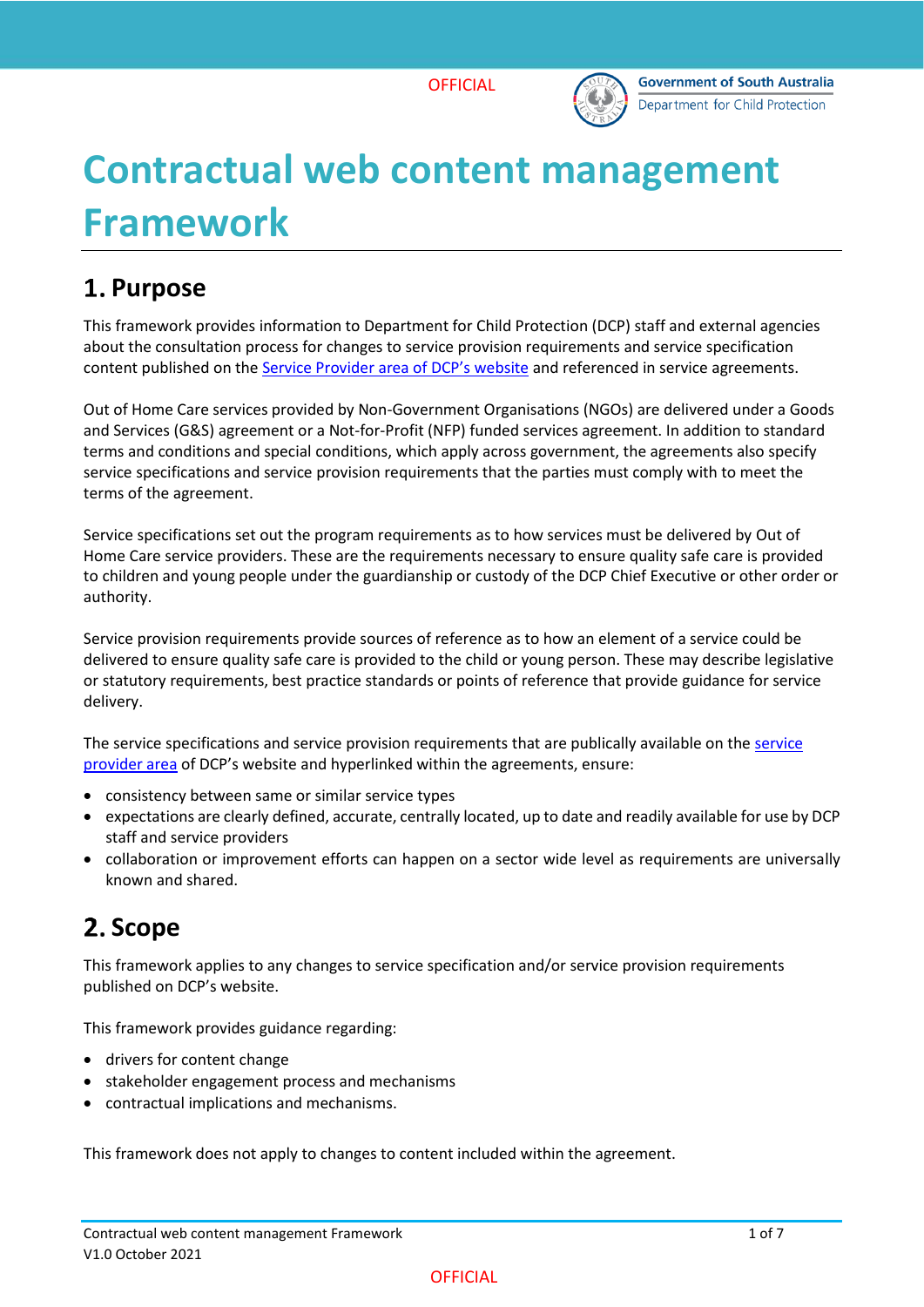



# **Authority**

#### **3.1 Legislative content**

Not applicable.

#### **3.2 Whole of Government requirements**

Not applicable.

#### **3.3 DCP requirements**

Management of service provider area of the DCP website Procedure.

### **Framework requirements**

### **4.1 Drivers for content change**

There are two types of change that may drive the need to review, amend, or retire service specification or service provision requirements published on DCP's website.

#### **4.1.1 Mandated change**

Mandated changes are those that if not complied with, will cause a compliance breach in either legislation, standards, statutory requirements or regulations.

Mandated changes generally have specific requirements that may be outside of the control or influence of DCP. This may include:

- implementation or compliance timeframes
- the manner in which services are provided
- machinery of government changes.

DCP will notify service providers as soon as practicable in accordance with the notification and consultation principles in the event of mandated changes.

### **4.1.2 Opportunity for improvement**

Service provision requirements and/or service specifications should be reviewed and updated periodically to ensure services are best placed to meet the needs of children and young people in care.

Opportunities for improvement may be identified as part of commissioning related activities, such as but not limited to:

- review and analysis of client experience, current and future needs, and demographics
- review and analysis of market capability and capacity to meet the current and future needs of children and young people in care
- review and evaluation of services to best meet needs of children and young people in care
- service development including service specifications and service provision requirements.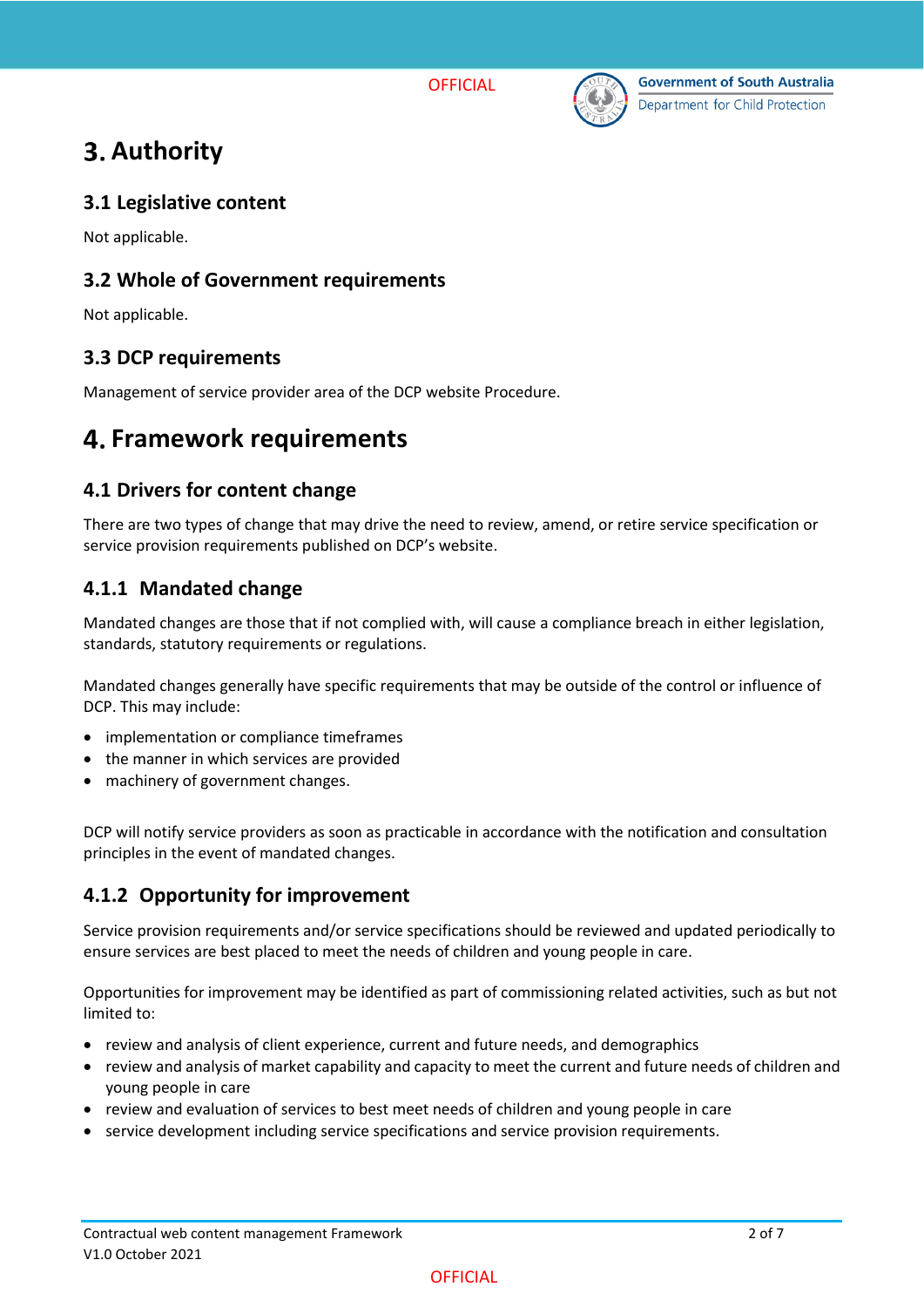



Opportunities for improvement may be identified as part of contract management activities such as but not limited to:

- performance reviews and discussions
- issue and risk management
- contract and service reviews.

At a contract level, this information is used to ensure the right agreement and funding is in place. At a sector level, this information can be used to inform service development.

Opportunities for improvement may result in a change to service delivery or a technical change.

### **4.1.3 Change to service delivery**

In the event that an opportunity for improvement review recommends a change to service provider responsibilities under the service provision requirements or service specifications this will be classified as a change to service delivery. DCP will notify and consult with service providers in accordance with the processes and mechanisms outlined in the notification and consultation principles.

### **4.1.4 Technical changes**

In the event that an opportunity for improvement review recommends a change to the DCP website that does not impact on service provider responsibilities this will be classified as a technical change. Technical changes may include, but are not limited to:

- formatting changes (for example changes to corporate branding, style, or web platforms)
- spelling or grammar corrections
- contact name or information change (for example DCP business unit name, email, or phone number)
- correction of broken or out of date hyperlinks
- update to information as a result of a change in financial year (for example respite rates, templates)
- changes to DCP practice, policy, process, or definitions of a service that do not result in an impact to service provider responsibilities.

#### **4.2 Notification and consultation procedure**

#### **4.2.1 Levels of engagement**

DCP is committed to meeting the levels of engagement described below for each type of change. The mechanisms used may differ depending on the complexity of the change.

| Type of change     | Level of<br>engagement | <b>Desired</b><br>outcome                                                         | <b>Engagement mechanisms</b>                                                                                                                                                                                                                                                       |
|--------------------|------------------------|-----------------------------------------------------------------------------------|------------------------------------------------------------------------------------------------------------------------------------------------------------------------------------------------------------------------------------------------------------------------------------|
| Mandated<br>change | Inform and<br>involve  | Present<br>information<br>and provide<br>opportunity<br>to seek<br>clarification. | Publishing of communication through a formal<br>letter, on DCP website, in sector communications,<br>and/or in social or print media.<br>Sector briefings, workshops, or other<br>opportunities to provide information and seek<br>clarifications may be used for complex changes. |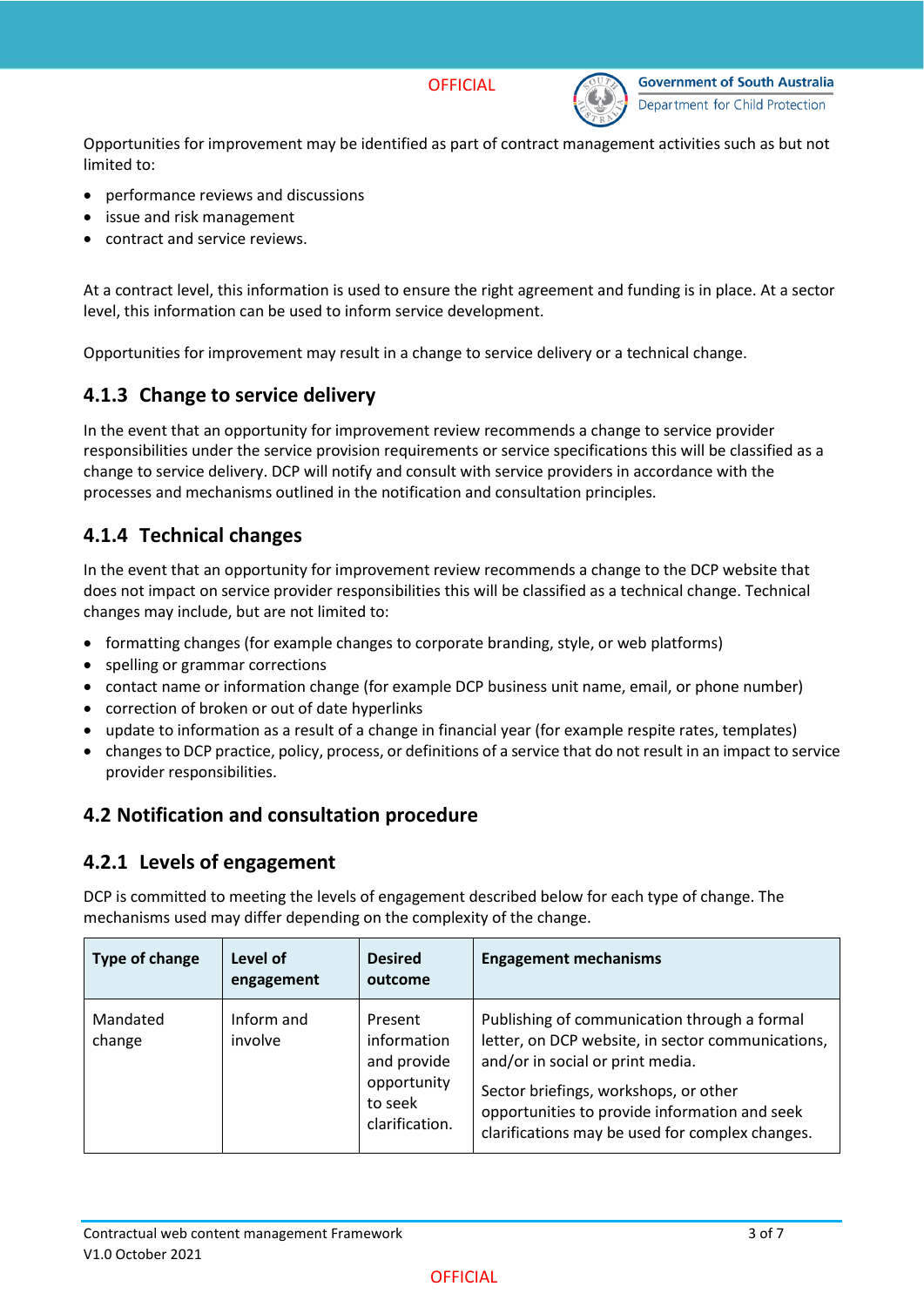

| <b>Type of change</b>         | Level of<br>engagement                           | <b>Desired</b><br>outcome                                           | <b>Engagement mechanisms</b>                                                                                                                                                                                                                                     |
|-------------------------------|--------------------------------------------------|---------------------------------------------------------------------|------------------------------------------------------------------------------------------------------------------------------------------------------------------------------------------------------------------------------------------------------------------|
| Change to<br>service delivery | Inform, consult,<br>and acceptance<br>of changes | Seek<br>feedback<br>from<br>stakeholders<br>on proposed<br>changes. | Opportunity to provide feedback on the proposed<br>change via sector briefing, workshop, feedback<br>tools, or survey.<br>Consultation opportunities sent via email will be<br>easily identified and include the impact and<br>complexity rating of each change. |
|                               |                                                  |                                                                     | DCP will provide feedback on how stakeholder<br>input influenced the decision.                                                                                                                                                                                   |
|                               |                                                  |                                                                     | DCP will request acceptance of finalised change<br>from the service provider.                                                                                                                                                                                    |
|                               |                                                  |                                                                     | These mechanisms may occur individually or at<br>the same time depending on the complexity of<br>the change.                                                                                                                                                     |
| <b>Technical change</b>       | Inform                                           | Notify<br>stakeholders                                              | Publishing of communication on DCP website and<br>notifying affected stakeholders via sector<br>communications.                                                                                                                                                  |

#### **4.2.2 Notification periods**

Notification period is the timeframe in which DCP will provide service providers with information about the change. The notification period is only relevant for mandated and technical changes where there is no requirement for consultation.

| Type of change   | Indicative timeframe                                                                                                                  |
|------------------|---------------------------------------------------------------------------------------------------------------------------------------|
| Mandated change  | As soon as practical and authorised to do so (for example when relevant<br>governing authority has approved release of announcement). |
| Technical change | As per existing communication schedule (for example included in the next<br>sector newsletter or email update).                       |

#### **4.2.3 Consultation periods**

The consultation period is the timeframe in which DCP will notify service providers of the proposed changes and seek feedback. The consultation period is dependent on the complexity and type of change. The consultation period may end early if DCP has received feedback from every service provider affected by the change or as negotiated between DCP and the affected service providers.

| Type of change                | Indicative timeframe        |                                |                              |                                 |
|-------------------------------|-----------------------------|--------------------------------|------------------------------|---------------------------------|
| Change to service<br>delivery | Low impact or<br>complexity | Medium impact<br>or complexity | High impact or<br>complexity | Extreme impact<br>or complexity |
|                               | $7-14$ days                 | 15-30 days                     | 4-6 weeks                    | 6+ weeks                        |

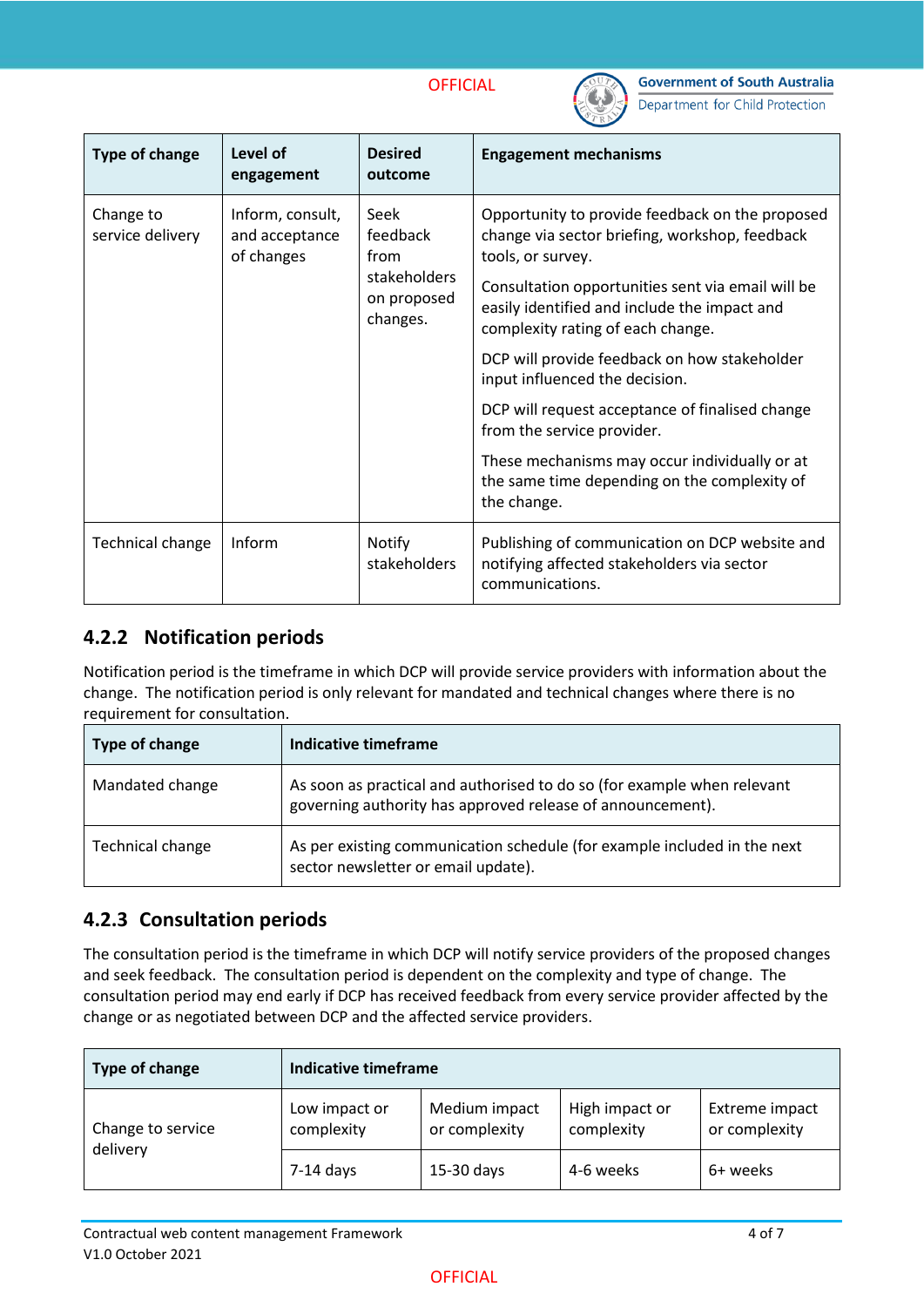

### **4.2.4 Impact and Complexity**

DCP will determine timeframes for consultation based on the impact and complexity as per the matrix below.

|        |                                                                                             |                               |                                                                                                     | Complexity                                                                                                    |                                                                                                                               |
|--------|---------------------------------------------------------------------------------------------|-------------------------------|-----------------------------------------------------------------------------------------------------|---------------------------------------------------------------------------------------------------------------|-------------------------------------------------------------------------------------------------------------------------------|
|        |                                                                                             | Low                           | Medium                                                                                              | High                                                                                                          | Critical                                                                                                                      |
|        |                                                                                             | (Easy to implement)           | (Implementation effort)<br>will be moderate, may<br>require tools/reference<br>material to support) | (Hard to implement,<br>will require tools,<br>reference material,<br>resources and/or<br>coaching to support) | (Difficult to implement must<br>have tools, reference<br>material, resources (\$ or<br>people) and/or coaching to<br>support) |
|        | Critical                                                                                    | <b>MEDIUM</b>                 | <b>HIGH</b>                                                                                         | <b>EXTREME</b>                                                                                                | <b>EXTREME</b>                                                                                                                |
|        | (Change in scope of service<br>and/or resources required to<br>deliver almost certain)      | (15-30 days notice<br>period) | (4-6 weeks notice<br>period)                                                                        | (>6 weeks notice<br>period)                                                                                   | (>6 weeks notice period)                                                                                                      |
|        | High                                                                                        | <b>MEDIUM</b>                 | <b>HIGH</b>                                                                                         | <b>HIGH</b>                                                                                                   | <b>EXTREME</b>                                                                                                                |
| Impact | (Change in scope of service<br>and/or resources required to<br>deliver likely)              | (15-30 days notice<br>period) | (4-6 weeks notice<br>period)                                                                        | (4-6 weeks notice<br>period)                                                                                  | (>6 weeks notice period)                                                                                                      |
|        | Medium                                                                                      | <b>MEDIUM</b>                 | <b>MEDIUM</b>                                                                                       | <b>HIGH</b>                                                                                                   | <b>HIGH</b>                                                                                                                   |
|        | (Change in scope of service<br>and/or resources required to<br>deliver unlikely - possible) | (15-30 days notice<br>period) | (15-30 days notice<br>period)                                                                       | (4-6 weeks notice<br>period)                                                                                  | (4-6 weeks notice period)                                                                                                     |
|        | Low                                                                                         | LOW                           | LOW                                                                                                 | <b>MEDIUM</b>                                                                                                 | <b>MEDIUM</b>                                                                                                                 |
|        | (No change in scope of service<br>and/or resources expected)                                | (7-14 days notice period)     | (7-14 days notice period)                                                                           | (15-30 days notice<br>period)                                                                                 | (15-30 days notice period)                                                                                                    |

#### **4.3 Contract implications and mechanisms**

#### **4.3.1 Acceptance process**

DCP will request acceptance of finalised changes from the affected service providers when undertaking changes to service delivery. This process will include:

- DCP will provide an opportunity for service providers to provide feedback on the proposed change via sector briefing, workshop, feedback tools, or survey
- DCP will provide feedback to service providers about how stakeholder input influenced the final changes
- DCP will request acceptance of finalised change from an authorised person within the service provider organisation
- authorised person from the service provider organisation will advise acceptance or rejection of changes
- feedback and acceptance may occur separately or at the same time depending on the complexity of the change
- DCP will publish the change and notify stakeholders of the publication once acceptance from all affected service providers has been received.
- Where a service provider has not accepted the changes, DCP will work with the individual service provider to negotiate an agreed outcome based on their feedback received during the consultation period and their reason for not accepting the changes.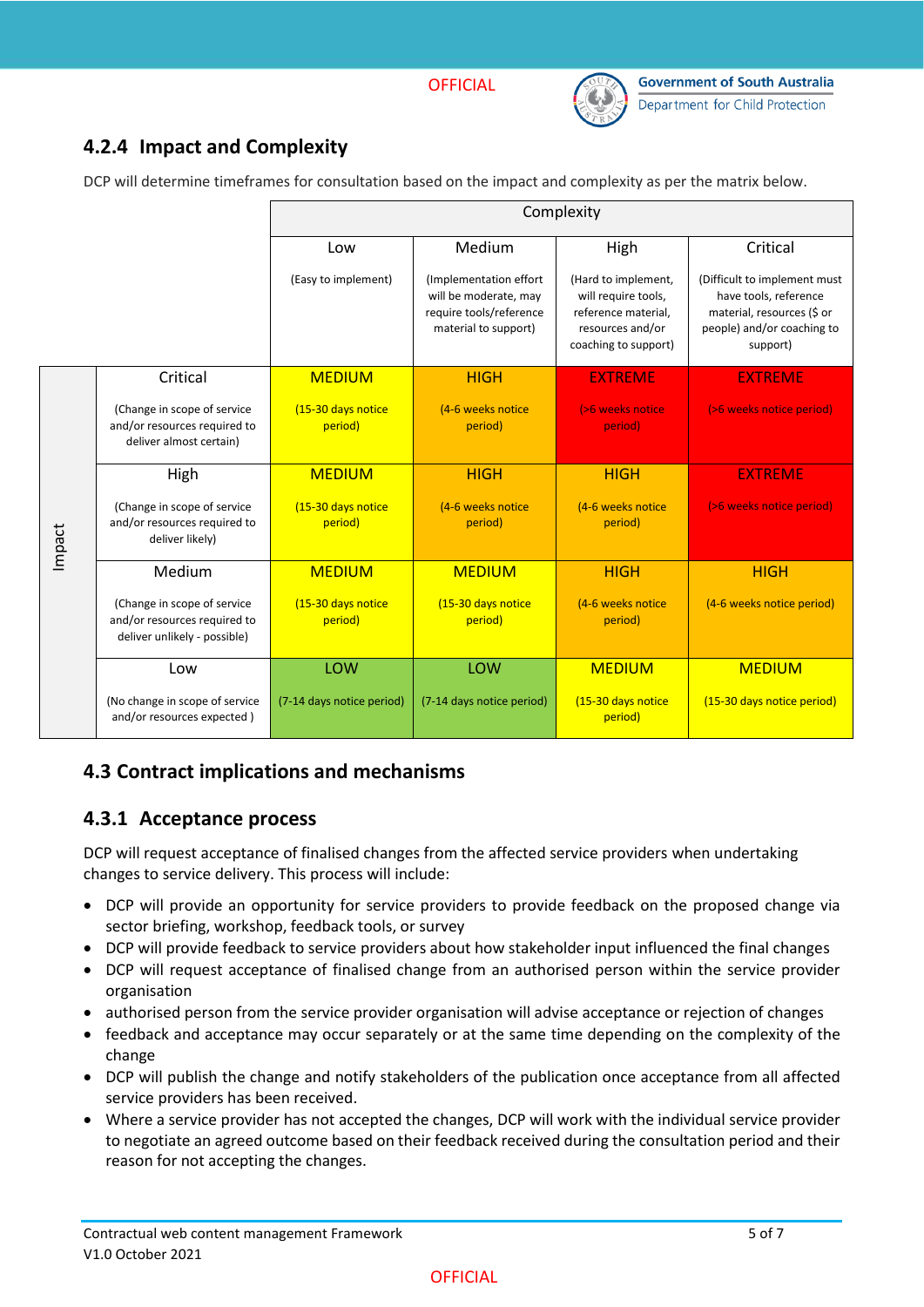

#### **4.3.2 Implementation timeframes**

Implementation timeframes will be provided to service providers during the consultation period. DCP will be open to negotiating implementation timeframes on a case-by-case basis. This may not be possible for mandated changes that are a result of legislative or regulation requirements.

#### **4.3.3 Formal variation**

In the event any agreed change requires a formal variation to the funded services, DCP may enact provisions within:

- Not-for-Profit (NFP) Funded Services Agreement, Attachment 2 Standard Terms and Conditions, Clause 5 Service Variation and/or Clause 33 Modifications of the Agreement; or
- Goods and Services Agreement, Attachment 2 Standard Terms and Conditions, Clause 8 Service Variation and/or Clause 27 Modifications of the Agreement.

#### **4.3.4 Publication and version control**

All service specification and service provision requirements content published on the service provider area of DCP's website will include version control information such as last date updated.

DCP will publish an annual report illustrating version currency and change history of service specification and service provision requirements published on the DCP website and referenced in the agreement.

## **Compliance, monitoring and evaluation.**

As part of the Policy Governance Framework, this document will be reviewed and updated by Finance and Corporate Services in accordance with the review date shown at 'Document Control'.

# **Glossary**

| Term                                     | <b>Meaning</b>                                                                                                                                                |  |  |
|------------------------------------------|---------------------------------------------------------------------------------------------------------------------------------------------------------------|--|--|
| Service provider                         | A Non-Government Organisation (NGO) supplying<br>services to DCP under a Goods and Services agreement or<br>Not-for-Profit (NFP) funded agreement.            |  |  |
|                                          | Contractual instrument used for fee for service<br>arrangements (in arrears), whereby invoices are:                                                           |  |  |
| Goods and services agreement             | created and produced by the service provider                                                                                                                  |  |  |
|                                          | assessed and approved once the service has<br>been provided, no financial acquittals required.                                                                |  |  |
|                                          | Contract instrument used for block funded<br>arrangements (in advance), whereby:                                                                              |  |  |
| Not-for-Profit (NFP) funded<br>agreement | the service provider is provided with funding<br>quarterly in advance to establish and maintain<br>adequate funding to cover the cost of service<br>provision |  |  |
|                                          | requires more quarterly reporting in order to<br>ensure reconciliation of public money                                                                        |  |  |